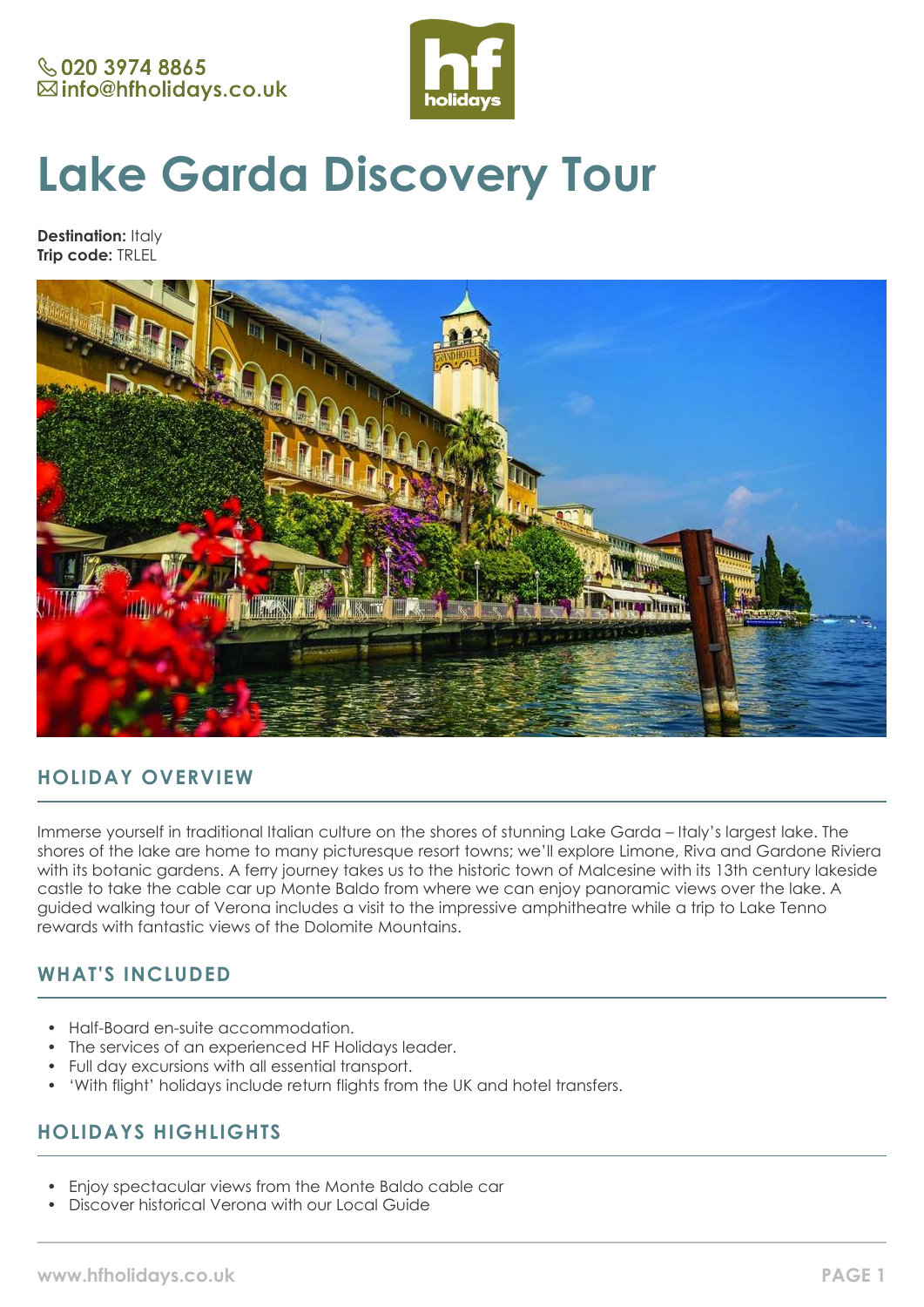- Relax on a scenic boat trip on Lake Garda
- Explore the picturesque harbour, the beautiful palaces and the small alleyways of Limone

# **TRIP SUITABILITY**

Discovery holidays involve active sightseeing and you should expect to spend lots of time on your feet. Optional short walks of approximately 2½ miles allow you to stretch your legs and see the best of the local scenery.



## **ITINERARY**

## **Day 1: Arrival Day**

Arrive Malaga in time for early afternoon. Travel to your hotel to enjoy some free time before your evening meal

#### **Day 2: Malaga**

Half day tour of Malaga with a local guide, with a visit to the Castle of Gilbafaro, then a walk around Malaga along the promenade La Farola, passing the Roman Theatre, bullring and onto the famous cathedral with it unfinished right tower. Free time in the afternoon, very good choice of museums, or a lovely promenade along the sea.

# **Day 3: Transfer To Granada**

Transfer to Granada via a visit to the "Alpujarras" a stunning valley full of white washed villages and incredible scenery, we will visit the gateway town Lanajaron and a couple of the smaller villages, all guided by a local guide.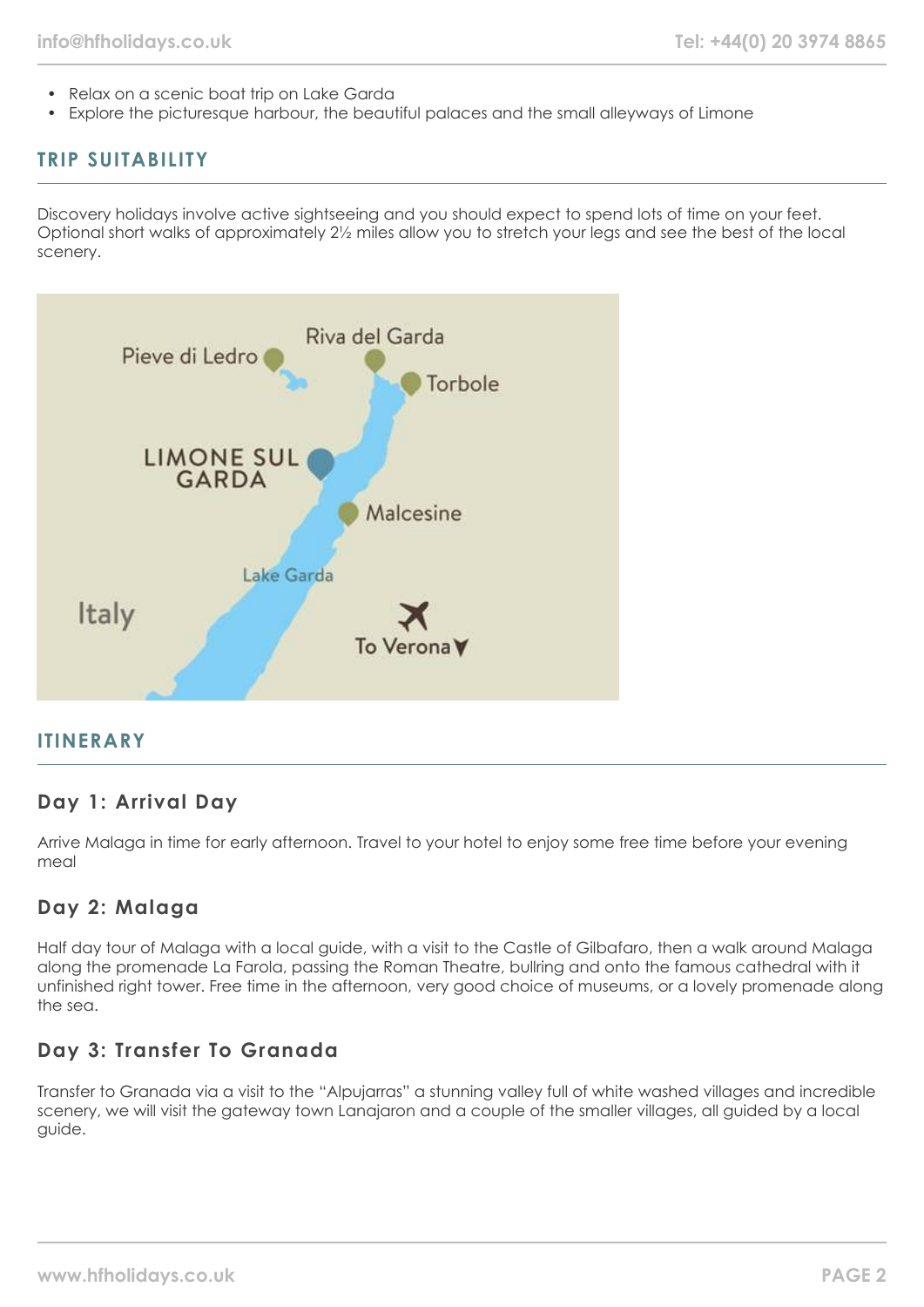# **Day 4: Verona**

Today we'll enjoy a guided walking tour of Verona – famed not only for its Shakespearean connections but also for its first-century amphitheatre and beautiful bridges. The guide will highlight the visible remnants of Roman Verona and tell us the stories of the famous Scaligeri family before we stop for lunch in the Piazza delle Erbe. The afternoon is given over to more exploration and later we will return to the hotel for a relaxing evening.

# **Day 5: Free Day**

On our 7-night holidays, we allow one free day where there is no organised excursion. This is an ideal opportunity for you to relax, enjoy the hotel facilities or explore the area independently. Some possible options include:

**Limone:** Relax at the hotel using the outdoor or indoor pools and the excellent spa facilities. Limone has plenty of shops and places to enjoy a traditional Italian lunch or you could relax by the lake.

**Lake Garda Boat Tour:** You could take a full day boat tour across Lake Garda. The boat sets out along the western shore past Garda Island to Sirmione where there is some time to explore on shore. The boat returns along the eastern shore to Bardolino with time to explore here before returning to Limone via Malcesine.

# **Day 6: Gardone**

We head south today for a relaxing day along the Gardone Riviera, a  $19^{th}$ -century resort is famous for its elegant hotels and gardens. It was also the one-time home of the poet, author, military leader and seducer Gabriele D'Annunzio and his villa, now museum, is a national monument with lots to see! The Andre Hellers Botanic Gardens are a marvellous place to relax. The sheltered climate and good water supply have enabled a range of tropical and exotic plants to grow.

# **Day 7: Arco & Canale**

Today takes on a more alpine feel as we head north of Lake Garda towards the much smaller Lake Tenno. The views of the Dolomites are fantastic from the lakeshore and we are only a short walk from Canale, a pictureperfect and rustic Medieval town. Once abandoned, it is now home of artists and artisans – be sure to bring your camera here! Later, we continue on to Arco, famous for its Austrian influence and architecture.

# **Day 8: Departure Day**

Depart following a leisurely breakfast.

# **ACCOMMODATION**

#### **Hotel Du Lac - Lake Garda**

This beautiful 4-star hotel enjoys an outstanding lakefront position, with direct access to the beach, and is just a few minutes' walk from the centre of charming Limone. The hotel is owned and run by the Fessler Family, who offer wonderful hospitality and a relaxing base. The hotel was originally built by the family's grandfather and is low rise to take full advantage of this stunning location. Winner of several HF Hotel Awards in 2018, this hotel offers fantastic cuisine and a warm welcome.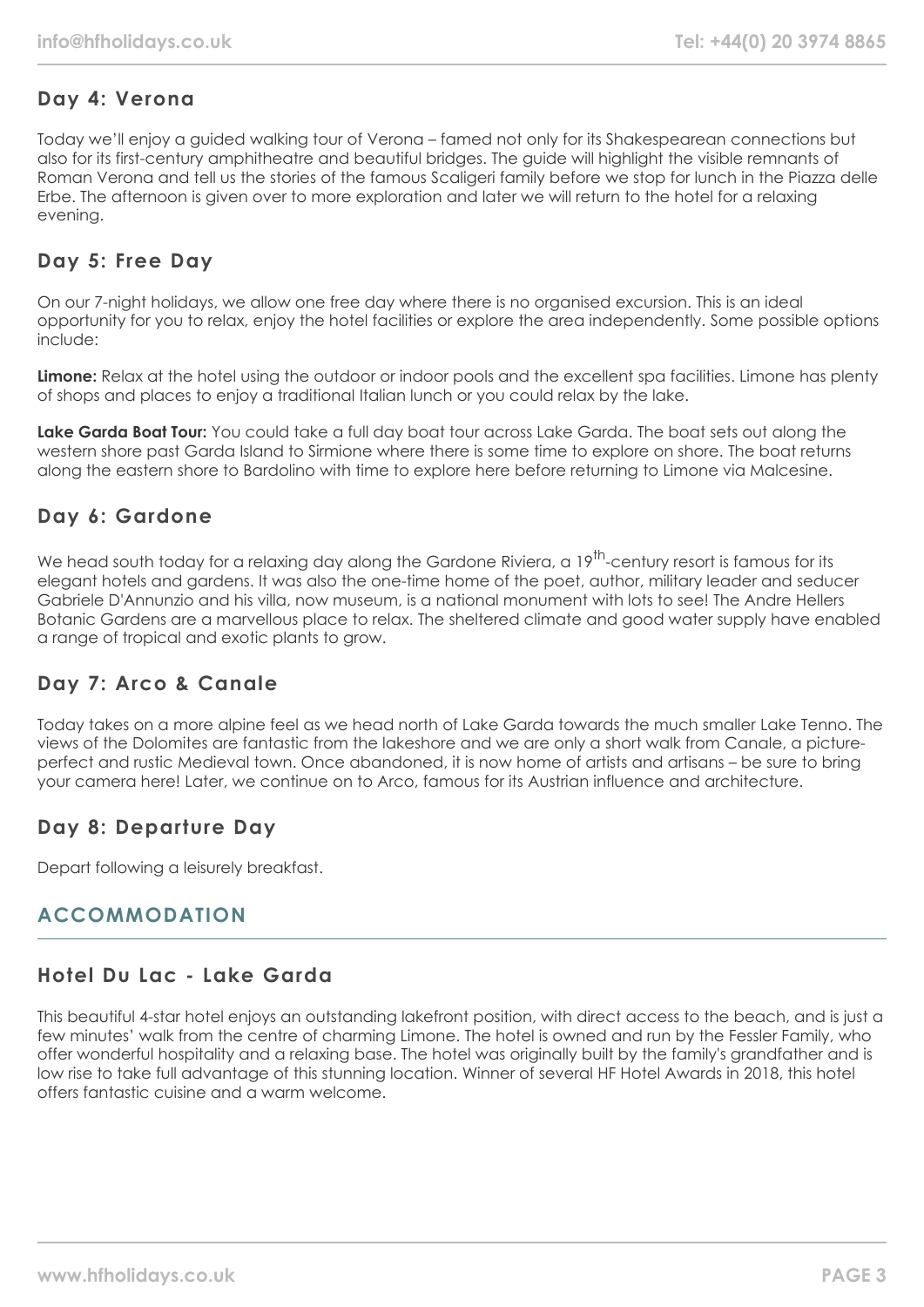## **Accommodation Info**

## **Rooms**

There are 96 comfortable, well-appointed bedrooms with:

- Television
- Telephone
- Room safe
- Hairdryer
- Complimentary toiletries
- Small fridge

# **Facilities**

As a guest you will be able to enjoy the use of:

- Outdoor pool (not heated) private access to the lake if you are feeling brave!
- A wellness centre with small gym
- Extensive gardens
- Direct access to the lake
- Well stocked bar with outdoor terrace to enjoy an evening cocktail
- Our guests have free use of the indoor heated pool and Jacuzzi

## **Food & Drink**

Our holidays at Limone are Half Board including breakfast and evening meal.

Breakfast is an extensive buffet consisting of a wide selection of cold and hot options as well as home-made pastries.

A 3-course served evening meal from a menu that is available to view each evening before proceeding down the steps to the restaurant.

# **Your Evenings**

The friendly atmosphere of our Guided Walking holidays continue into the evening. Enjoy a glass of wine or beer whilst listening to your leaders outlining the next day's walks. Or you can just relax in the hotel bar or on the terrace outside chatting with your fellow guests.

## **TRAVEL DETAILS**

## **THE HASSLE-FREE OPTION**

Book your holiday 'with flight' and choose between Gatwick or Manchester flights to Verona airport.

If you choose this option we automatically include return transfers between the airport and the hotel.

The coach transfer takes approx 1 hour 30 minutes to the Hotel du Lac.

# **THE FLEXIBLE TRAVEL OPTION**

Alternatively, tailor your journey to suit you by booking your holiday 'without flight' allowing you the freedom to book your own flights from your local airport.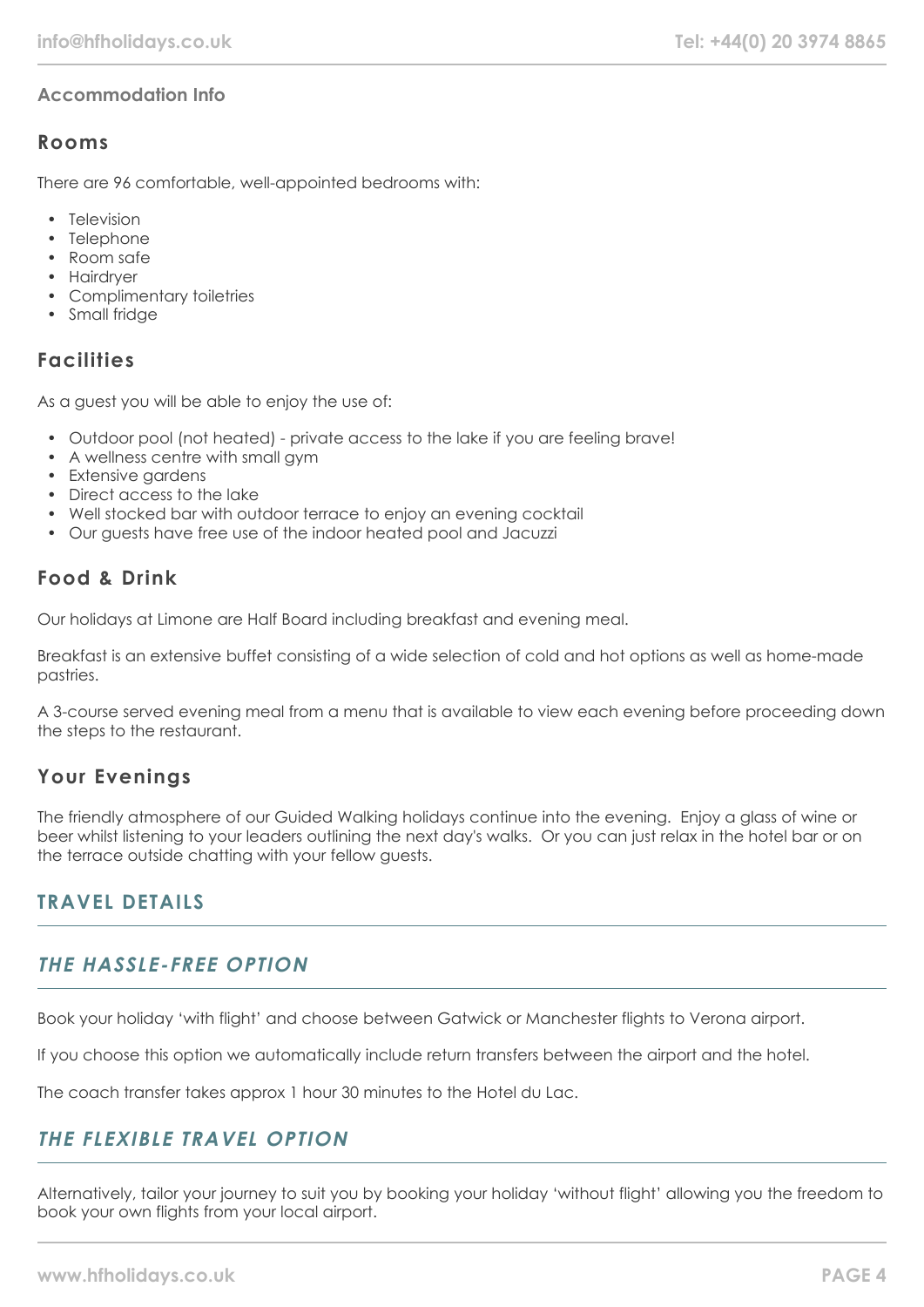If you choose this option, transfers are not included in the price. We recommend independent travellers meet our **HF Holidays' transfer coach** from Verona airport. This is timed to meet the HF Holidays' flights\* (provisional flight times can be found on the dates and prices tab or you can call us on 020 8732 1220 for more information). Cost per single journey is £20.50pp.

Transfers must be pre-booked. Please call 020 8732 1220 for more details

## **USEFUL HOLIDAY INFORMATION**

## **Holiday Information**

Immerse yourself in traditional Italian culture on the shores of stunning Lake Garda the largest, and arguably the most beautiful, of all the Italian Lakes.

The lakeside towns, particularly around the southern end of the lake, have a Mediterranean appearance, behind which are gently rolling hills covered with olive groves, vineyards, laurel trees and cypresses. Towards the north of the lake the steep mountains converge, giving the appearance of a fjord.

On the eastern side of the lake you'll find the high ridges of Monte Baldo which can be reached by cable car. Here you can walk amongst the flowery meadows admiring the views of the lake far below. Just a short journey to the north takes us to Lago di Tenno and Canale in an area with a strong alpine appearance.

# **Essential Information**

To enjoy your holiday comfortably and safely, it's essential that your clothing and footwear is suitable for the conditions likely to be encountered. Changeable weather is possible throughout the year, so our advice is to come prepared for all eventualities – hot, cold, wet or dry.

All of our Discovery Tours involve active sightseeing and you should therefore be prepared for walking between the sights and wear flat, comfortable shoes. In the evening most guests wear casual clothing. You will probably find a small rucksack or cross-body bag useful for carrying spare clothing, camera, sun protection, drinks (at least 2 litres) etc during the day. A money belt is always a good idea.

You'll also need to bring your:

- Booking confirmation
- Travel insurance cover note and contact details
- European Health Insurance Card (if applicable)
- Completed guest registration form
- Photocopy of photo page of passport
- Sunhat, sun cream and sunglasses
- **Medication:** If you require any medication, please take adequate supplies for the duration of your holiday. It's advisable to carry your medication in your hand luggage instead of packing it in your suitcase

## **Trip Information**

#### **Travel Insurance**

We strongly recommend that you take out travel insurance and any other personal insurance relevant to you and the holiday. It is particularly important with the possibility of flight changes and cancellations due to the challenging weather conditions that can occur on the islands and might impact your onward travel arrangements.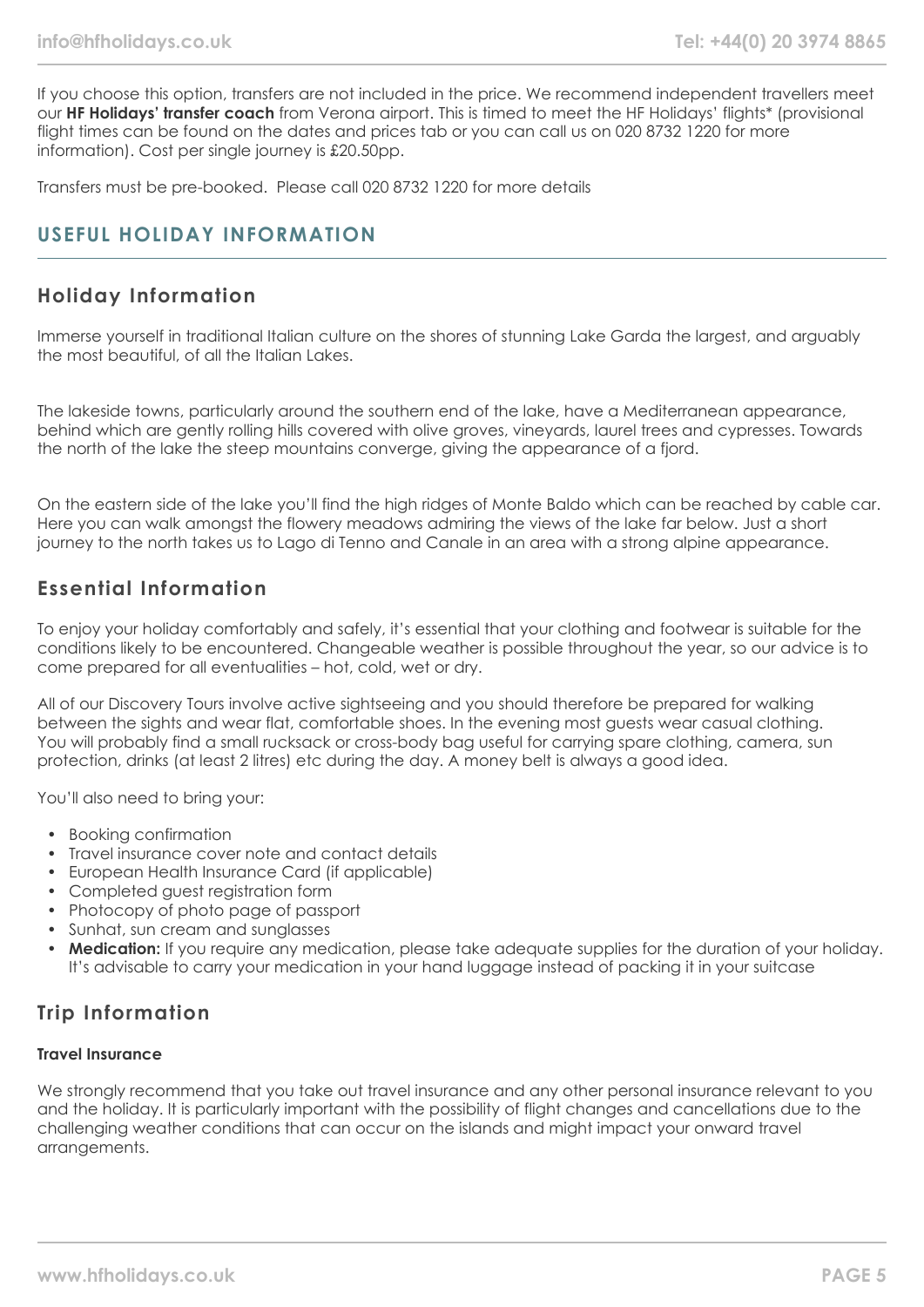# **Useful Information**

The local language of Lake Garda is Italian, but German is also widely spoken.

Is considered safe to drink, but if you prefer, bottled mineral water can be purchased from the hotel or local supermarkets.

If the international number you wish to call starts with a 0, you must drop the starting digit when dialling the number.

To dial a UK number 0044 To dial a Italian number 0039

# **Luggage**

We suggest that you take just one small or medium size suitcase/holdall with wheels and a smaller bag/ rucksack that can be used during your Discovery Tours.

# **Local Currency**

The currency of Lake Garda is the Euro.

# **Electricity**

220 Volt AC with round two pin plugs; you will need an adaptor for any appliances brought from the UK.

# **ATM Availability**

There are several ATM machines in Limone where you can obtain money.

# **HOW TO BOOK**

When you're ready to book, you can choose to **book online** or book **over the phone**. Our website offers secure online booking for our holidays, is available 24/7, and offers more in-depth information about all our holidays. If you prefer to call us, our experienced and knowledgeable team are available to answer any specific questions you have and can offer guidance as to which holiday is best suited to your needs.

Our office is open: Monday to Friday: 9am – 5.30pm, Saturday: 9am – 1pm, Sunday & Bank Holiday Monday: closed

#### **PAYING YOUR DEPOSIT**

To secure the holiday of your choice, you will need to pay a deposit: UK & European Holidays: £150 per person and Worldwide Holidays: £250 per person. You can pay your deposit by debit or credit card with no additional card fees charged or make an online BACS payment directly into HF's bank account, please see details under BACS payments. You can also pay your deposit by cheque within seven days of booking. Cheques should be made payable to 'HF Holidays Ltd' with your booking reference / Order ID on the back.

#### **NON-MEMBER FEE**

Non-members can join our holidays by paying a Non-Member's fee of £30 per person per holiday. Alternatively, full membership is available from £100 – visit hfholidays.co.uk/membership for details.

#### **BACS PAYMENTS**

Please quote your booking reference / Order ID when you make your payment online: Bank Name: National Westminster Bank, Account Name: HF Holidays Limited, Account Number: 48904805, Sort Code: 60-00-01,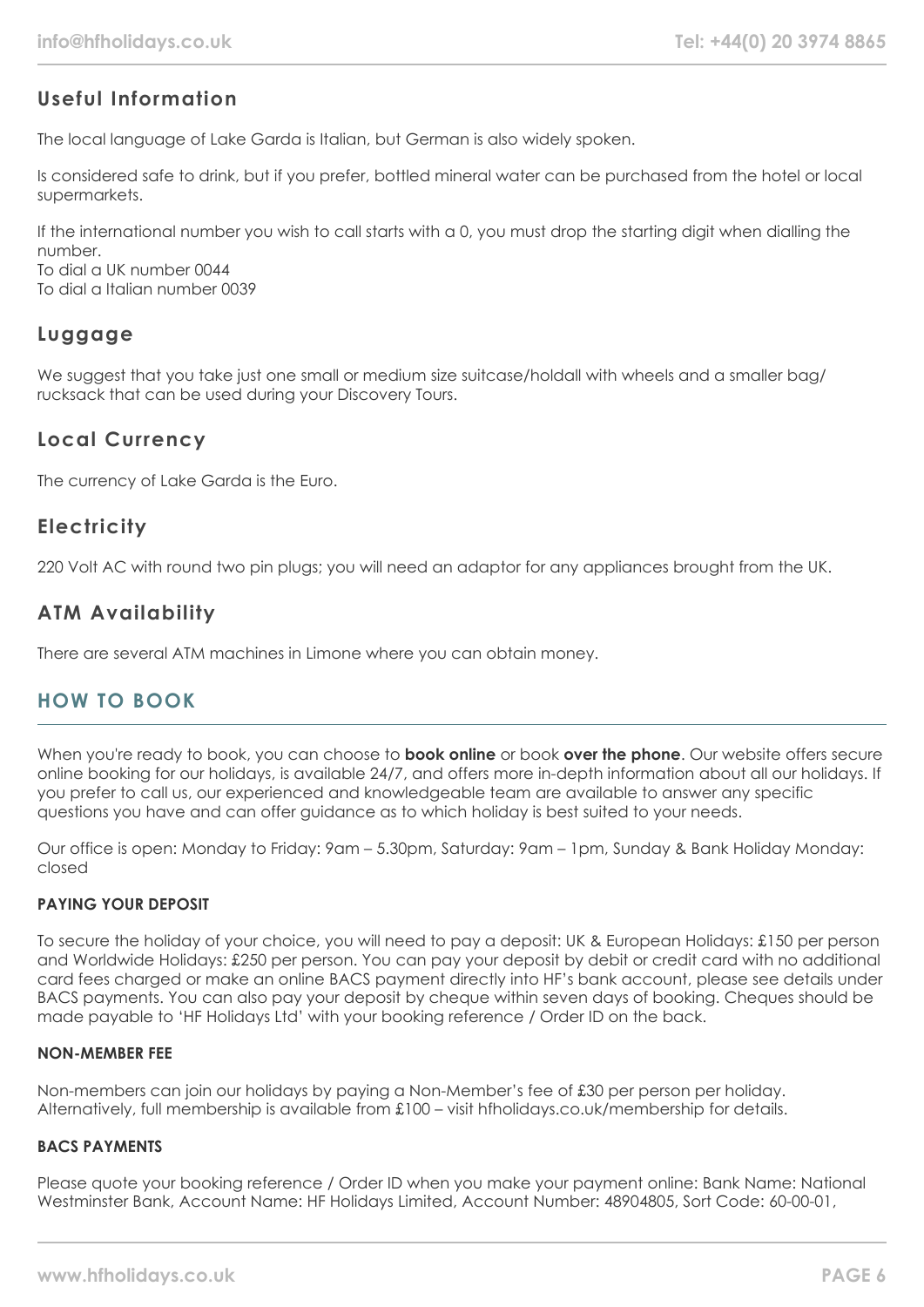#### IBAN: GB90NWBK60000148904805

Once we have received your booking and deposit, we will send a confirmation invoice to the lead name. Please check this carefully. For bookings 'with flights' it is essential that the names on your booking confirmation invoice match those on your passport for bookings overseas. Please advise us immediately of any errors. Any name changes after the balance of your holiday has been paid will be subject to a fee levied by the airline.

#### **MANAGE MY BOOKINGS**

Payments can also be made through the [Manage My Booking](https://www.hfholidays.co.uk/about-us/bookings/my-booking) function on our website. Click on the link at the top of our homepage. This is available to all customers who provide an email address at the time of booking.

#### **YOUR FINAL BALANCE**

Your final balance payment is due 6 weeks before departure if you are staying in an HF Holidays UK country house, 8 weeks before departure if you are travelling on one of our holidays in Europe and 10 weeks before departure if you are on a Guided Trail staying in one of our partner hotels or are travelling on a Worldwide holiday. As with paying your deposit, you can pay your final balance by debit or credit card, make an online BACS payment directly into HF's bank account or pay by cheque.

#### **TRAVEL INSURANCE**

Travel insurance is an important part of any booking and essential for one of our holidays. HF Holidays works with specialist. Insurance Brokers Campbell Irvine Direct. For more information or to obtain a quote call them on [01702 427 236](tel:01702427236) or visit [hfholidays.co.uk/insurance](https://www.hfholidays.co.uk/about-us/bookings/insurance)

#### **PEACE OF MIND**

#### **ATOL:**

The air holidays and flights in this brochure are ATOL-protected, since we hold an Air Travel Organiser's Licence granted by the Civil Aviation Authority. Our ATOL number is ATOL 710. In the unlikely event of our insolvency, the CAA will ensure that you are not stranded abroad and will arrange to refund any money you have paid us for advance bookings. For further information visit the ATOL website [atol.org.uk](https://www.atol.org/)

#### **MEMBER OF ABTOT:**

HF Holidays is a member of ABTOT (The Association of Bonded Travel Organisers Trust Limited) which provides financial protection under the Package Travel, Package Holidays and Package Tours Regulations 1992 for HF Holidays Ltd and in the event of their insolvency, protection is provided for the following: 1. non-flight packages commencing in and returning to the UK; 2. non-flight packages commencing and returning to a country other than the UK; 3. flight inclusive packages that commence outside of the UK and Republic of Ireland, which are sold to customers outside of the UK and Republic of Ireland. 1, 2 and 3 provides for a refund in the event you have not yet travelled. 1 and 3 provides for repatriation. Please note that bookings made outside the UK and Republic of Ireland are only protected by ABTOT when purchased directly with HF Holidays Ltd.

#### **TRIP NOTE VALIDITY**

These Trip Notes are valid based on the date printed at the bottom of the page. They will occasionally be updated post booking and pre-departure. We will send you the latest trip notes prior to departure through a link in your pre departure documents or we can send you a copy in the post if preferred.

In booking this trip you should be confident in your ability to participate in all activities described in these Trip Notes. If you have any doubt about your suitability you should call HF Holidays and ask to speak to one of the team about this itinerary.

The information in these Trip Notes is given in good faith. Where differences exist between the Trip Notes and our current brochure, the Trip Notes supersede the brochure. All holidays can be subject to unexpected changes; so please be prepared to be flexible where necessary. At times, it may not be possible to follow the itinerary as planned due to weather conditions, political, physical or other factors. In these circumstances we